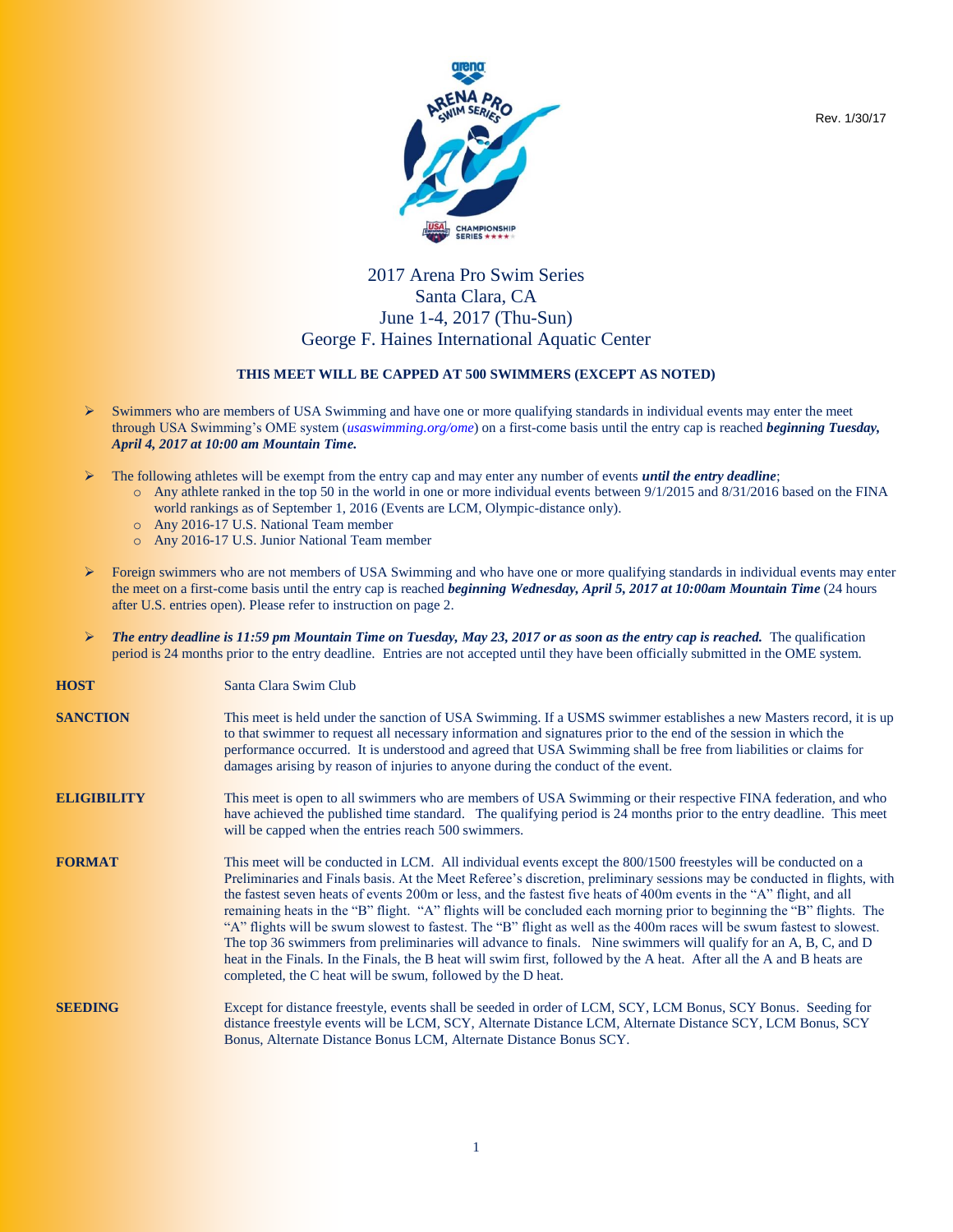| <b>SCHEDULE</b>                         | Thursday timed finals: 5:00 p.m.<br>Fri - Sun Prelims: 9:00 a.m.<br>Fri - Sun Finals: 5:00 p.m.<br>Practice will be available $7:00$ a.m. $-11:00$ a.m. and $1:00$ p.m. $-9:00$ p.m. on Wednesday, and $7:00$ a.m. $-$ one hour<br>after finals on Thursday.                                                                                                                                                                                                                                                                                                                                                                         |  |  |  |  |  |
|-----------------------------------------|--------------------------------------------------------------------------------------------------------------------------------------------------------------------------------------------------------------------------------------------------------------------------------------------------------------------------------------------------------------------------------------------------------------------------------------------------------------------------------------------------------------------------------------------------------------------------------------------------------------------------------------|--|--|--|--|--|
|                                         | <b>TECHNICAL MEETING</b> A technical meeting will be held at the pool at 3:00 pm Thursday. Details and Information discussed at this meeting<br>will be emailed to all coaches and posted on the USA website immediately following the meeting. Coaches are<br>responsible for all information presented and/or included in this posted information.                                                                                                                                                                                                                                                                                 |  |  |  |  |  |
| <b>DISTANCE EVENTS</b>                  | On Day 1, the distance freestyle events will swim as timed finals and will swim fastest to slowest, alternating women<br>and men. On Day 4, the distance freestyle events will swim as timed finals, with the fastest heat of each event in the<br>finals session; all other heats will swim fastest to slowest, alternating women and men, following the prelims.                                                                                                                                                                                                                                                                   |  |  |  |  |  |
| <b>RULES</b>                            | Unless otherwise noted herein, this meet shall be conducted in accordance with current USA Swimming Rules and<br>Regulations. Please note that use of audio or visual recording devices, including a cell phone, is not permitted in<br>changing areas, rest rooms or locker rooms. Changing into or out of swimsuits other than in locker rooms or other<br>designated areas is prohibited.                                                                                                                                                                                                                                         |  |  |  |  |  |
|                                         | Any swimmer entered in the meet must be certified by a USA Swimming member-coach as being proficient in<br>performing a racing start or must start each race from within the water. When unaccompanied by a member-coach, it is<br>the responsibility if the swimmer or the swimmer's legal guardian to ensure compliance with this requirement. All<br>starts in this venue will be over a minimum of 2m of water depth for a distance of 3 feet $3\frac{1}{2}$ inches (1m) to 16 feet 5<br>inches (5m) from the end wall.                                                                                                          |  |  |  |  |  |
|                                         | Operation of a drone, or any other flying apparatus, is prohibited over the venue (pools, athlete/coach areas, spectator<br>areas and open-ceiling locker rooms) any time athletes, coaches, officials, and/or spectators are present.                                                                                                                                                                                                                                                                                                                                                                                               |  |  |  |  |  |
|                                         | A Meet Committee consisting of at least one official, one coach, and one athlete will be appointed by the Meet Referee<br>to review conflicts arising from administrative matters.                                                                                                                                                                                                                                                                                                                                                                                                                                                   |  |  |  |  |  |
| <b>WARM UP</b>                          | Feet-first entries only, except in designated lanes and times. Violations may result in disqualification from next<br>individual event or expulsion from the meet. More detailed warm up procedures will be distributed at registration and<br>during the Technical Meeting.                                                                                                                                                                                                                                                                                                                                                         |  |  |  |  |  |
| <b>SCORING</b>                          | There will be no team scoring for this event.                                                                                                                                                                                                                                                                                                                                                                                                                                                                                                                                                                                        |  |  |  |  |  |
| <b>AWARDS AND</b><br><b>PRIZE MONEY</b> | There will be no medals at this meet, however \$500 will be awarded for each first place finish, \$300 for second, and<br>\$100 for third in all individual Olympic events. Additionally, the Series will include the 2017 Phillips 66 National<br>Championships, where double APSS points will be awarded and swimmers will receive \$1,200 for first, \$700 for<br>second, \$500 for third and \$200 for fourth place finishes. An overall prize of \$10,000 and a one-year lease on a new<br>BMW automobile will be presented to the top male and female finishers in the overall Series following the National<br>Championships. |  |  |  |  |  |
| <b>ENTRIES</b>                          | Any swimmer who has one or more qualifying standards in individual events may enter up to two bonus events. Each<br>swimmer may participate in a maximum of seven individual events, with no more than three individual events per day<br>including time trials. At the Meet Referee's discretion, distance events may be limited to the six fastest heats of men<br>and women. There will be no refunds once entries are accepted.                                                                                                                                                                                                  |  |  |  |  |  |
| <b>FOREIGN ENTRIES</b>                  | Foreign swimmers who are members of USA Swimming may enter through the OME system. Foreign<br>individuals/teams who are not members of USA Swimming may also enter using the OME system, but need to send the<br>following information to Jaime Lewis at <i>jlewis@usaswimming.org</i> or 719-866-4578.                                                                                                                                                                                                                                                                                                                              |  |  |  |  |  |
|                                         | $\triangleright$ Team name<br>$\triangleright$ Entry contact information<br>First name<br>$\bullet$<br>Last name<br>$\bullet$<br>Work phone<br>$\bullet$<br>Email address<br>$\triangleright$ List of qualified athletes with birthdates                                                                                                                                                                                                                                                                                                                                                                                             |  |  |  |  |  |
|                                         | Once this information is received by USA Swimming, access information and instructions on how to use the OME                                                                                                                                                                                                                                                                                                                                                                                                                                                                                                                         |  |  |  |  |  |

system will be sent. Entries for foreign swimmers who are not USA Swimming members will open 24 hours after U.S. entries open. Converted times will not be acceptable for entry.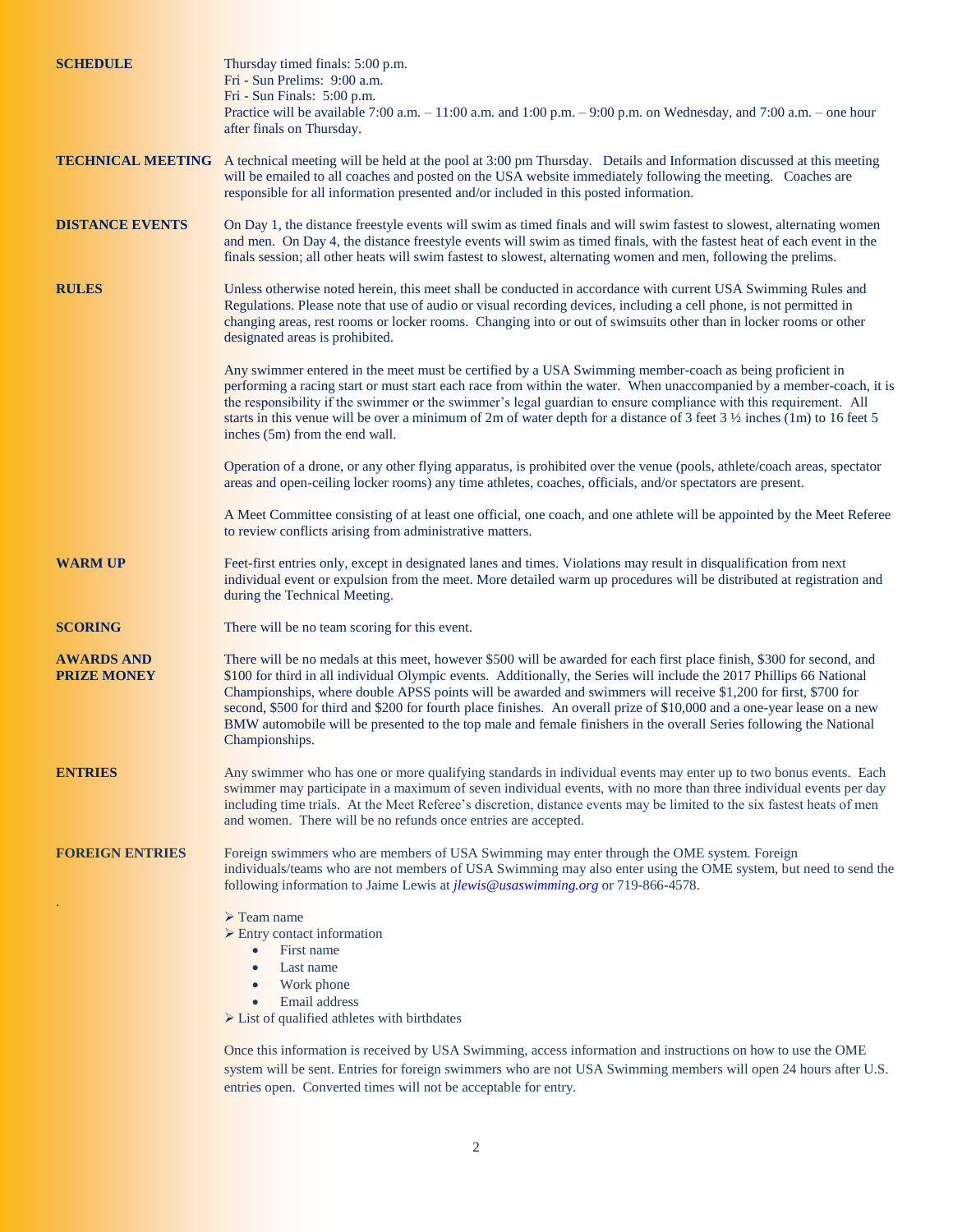| <b>ENTRY FEES</b>                           | <b>Individual Events</b><br>$$15.00$ per event<br><b>Coach Credential</b><br>\$20.00 per coach                                                                                                                                                                                                                                                                                                                                                                                                                                                                                                                                                                                                                                                                                                                                                                                                                                      |  |  |  |  |  |  |
|---------------------------------------------|-------------------------------------------------------------------------------------------------------------------------------------------------------------------------------------------------------------------------------------------------------------------------------------------------------------------------------------------------------------------------------------------------------------------------------------------------------------------------------------------------------------------------------------------------------------------------------------------------------------------------------------------------------------------------------------------------------------------------------------------------------------------------------------------------------------------------------------------------------------------------------------------------------------------------------------|--|--|--|--|--|--|
| <b>RELAYS</b>                               | There will be no relays at this competition.                                                                                                                                                                                                                                                                                                                                                                                                                                                                                                                                                                                                                                                                                                                                                                                                                                                                                        |  |  |  |  |  |  |
| <b>SWIMMERS WITH</b><br><b>DISABILITIES</b> | Coaches entering swimmers with disabilities that require any accommodations are required to provide advance notice<br>in writing to the meet director by the entry deadline accompanying their meet entry file, including the need for any<br>personal assistants required and/or registered service animals. Failure to provide advance notice may limit the host's<br>ability to accommodate all requests.                                                                                                                                                                                                                                                                                                                                                                                                                                                                                                                        |  |  |  |  |  |  |
| <b>CHECK-IN</b>                             | Positive check-in is required for the 800 and 1500 freestyle events. Swimmers entered in the distance freestyle events<br>on Day 4 may indicate their preference to swim the event in the preliminary session. The top eight swimmers who state<br>no preference shall be seeded to compete in the finals. In order to make their designation, swimmers or their coaches<br>must mark on the positive check-in sheet their preference to swim during preliminaries. The swimmers or coach should<br>CLEARLY write "AM" next to their name when they check-in if they desire to swim in the preliminaries. Positive<br>check-in is due prior to the scratch deadline in order to be seeded.                                                                                                                                                                                                                                          |  |  |  |  |  |  |
| <b>COACH</b><br><b>CREDENTIALS</b>          | Credentials for coaches, managers and chaperones shall be issued to those persons listed on the submitted team entry<br>through OME, according to the following formula and regardless of gender. Managers and trainers must be included in<br>this formula and on the entry form to receive a deck pass. Athletes entered in the meet will receive a deck pass as part<br>of their entry fee. There is a surcharge of \$20 per person for spectator passes. All others will be required to purchase<br>individual tickets. For clubs that wish to bring one certified massage therapist with their teams, a \$50 surcharge will<br>apply if the massage therapist exceeds the deck pass formula below. These funds shall become the property of the meet<br>host. All massage therapists must be non-athlete members of USA Swimming.                                                                                              |  |  |  |  |  |  |
|                                             | 1-3 swimmers in individual events: 1 deck pass; 1 spectator pass.<br>$\bullet$<br>4-6 swimmers in individual events; 2 deck passes; 1 spectator pass.<br>$\bullet$<br>7-9 swimmers in individual events; 3 deck passes; 1 spectator pass.<br>$\bullet$<br>10-20 swimmers in individual events; 4 deck passes; 2 spectator passes.<br>$\bullet$<br>21-30 swimmers in individual events; 5 deck passes; 2 spectator passes.<br>$\bullet$<br>31-40 swimmers in individual events; 6 deck passes; 3 spectator passes.<br>$\bullet$<br>41-50 swimmers in individual events; 7 deck passes, 3 spectator passes.<br>$\bullet$<br>51 or more swimmers in individual events; 9 deck passes; 5 spectator passes.<br>$\bullet$<br>Unattached swimmers with a team shall be included in above schedule even if listed on separate entry blank.<br>$\bullet$<br>Unattached swimmers not with a team: 1 deck pass; 1 spectator pass.<br>$\bullet$ |  |  |  |  |  |  |
| <b>SCRATCHES</b>                            | Scratches and positive check-in for day 1 events are due to the Administrative Referee at the beginning of the technical<br>meeting and may be submitted by email to the Meet Director. All subsequent day's events scratches are due 30<br>minutes after the start of finals on the previous nights.                                                                                                                                                                                                                                                                                                                                                                                                                                                                                                                                                                                                                               |  |  |  |  |  |  |
| <b>SCRATCH PENALTY</b>                      | There is no penalty for failing to compete in a preliminary or timed final event, except that any event in which a<br>swimmer has not scratched prior to the appropriate deadline will be counted toward that swimmer's three-event/day<br>and seven-event/meet limit. A swimmer qualifying for an A, B, C, or D Final who fails to compete shall be barred<br>from the remainder of the meet, unless excused by the Meet Referee.                                                                                                                                                                                                                                                                                                                                                                                                                                                                                                  |  |  |  |  |  |  |
| <b>TIME TRIALS</b>                          | Time Trials may be conducted at the discretion of the Meet Referee. Entry fees for time trials will be the same as the<br>meet entry fees. Time trials count toward a swimmer's individual event total for each day, but not the meet total.<br>Athletes may need to provide their own lane timer and lap counter for time trial events.                                                                                                                                                                                                                                                                                                                                                                                                                                                                                                                                                                                            |  |  |  |  |  |  |
| <b>SAFETY</b>                               | Marshals will be in place during warm-up periods and USA Swimming safety rules will be in effect. A warm-up<br>schedule will be posted in the venue. It is the responsibility of the swimmer or of the swimmer's legal guardian to<br>ensure compliance USA Swimming safety procedures.                                                                                                                                                                                                                                                                                                                                                                                                                                                                                                                                                                                                                                             |  |  |  |  |  |  |
| <b>OFFICIALS' INFO</b>                      | An officials' meeting will be held one hour prior to each session at the pool. This meet has been designated as a<br>National Qualifying Meet to all officials who wish to and are eligible to be evaluated for advancement or re-<br>certification. Request for evaluation should be made to the meet referee.                                                                                                                                                                                                                                                                                                                                                                                                                                                                                                                                                                                                                     |  |  |  |  |  |  |
| <b>HOTELS</b>                               | USA Swimming has partnered with Pse Tournament Housing to provide attendees/groups with the best available rates.<br>Hotels have been carefully selected to ensure quality and are within close proximity to the venue(s). Rooms will book<br>up quickly so please book well in advance. Book by phone at 888-417-6446 or view hotels and book online at:<br>https://pse.tournamenthotels.com/pse/Event/1178                                                                                                                                                                                                                                                                                                                                                                                                                                                                                                                        |  |  |  |  |  |  |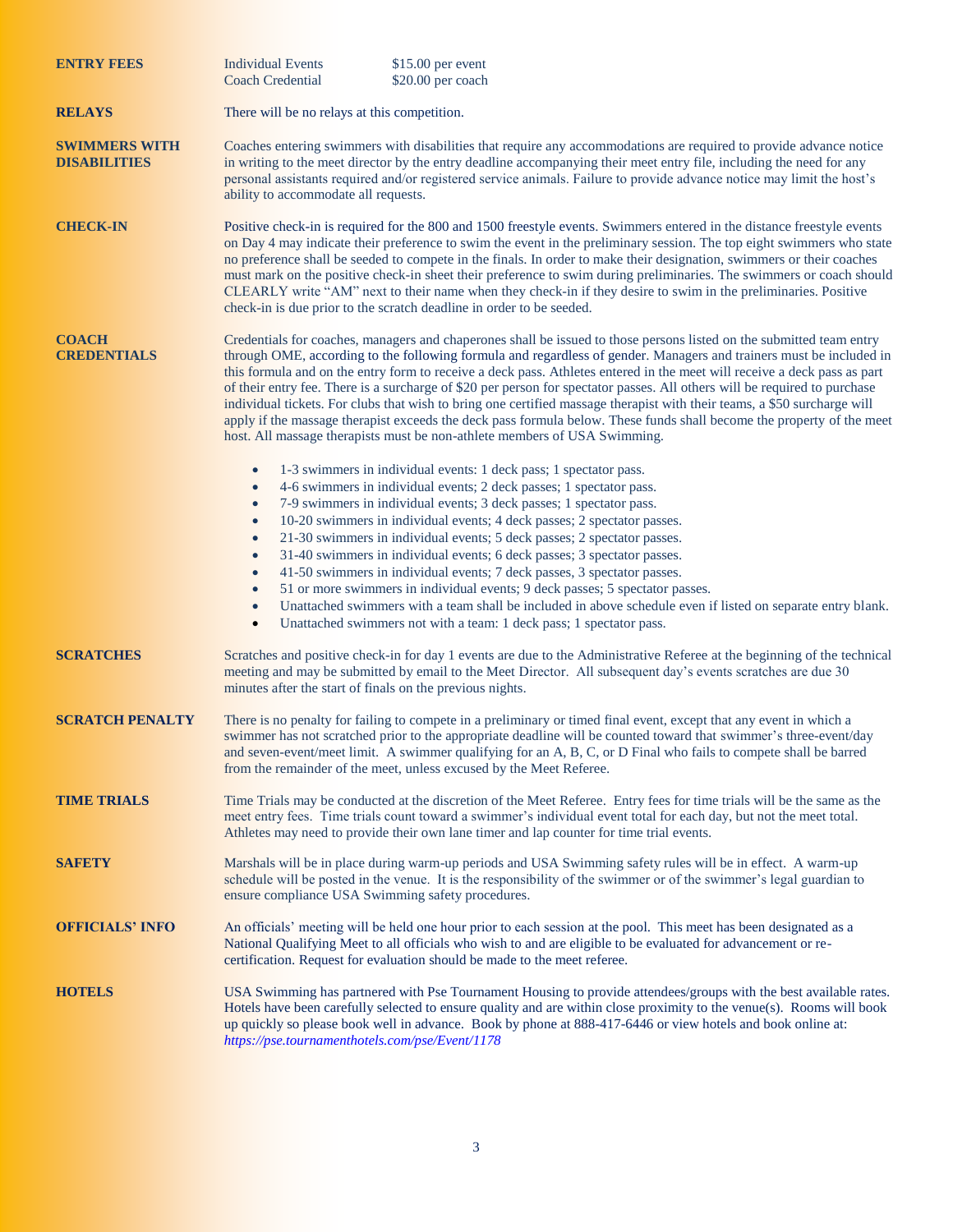| <b>EVENT PERSONNEL</b>               |                                                                                                                                                                                                                                                                                                                                                                 | Referee:<br><b>Meet Directors:</b>                                                                                                                                                                                                                                                                                                                                                                                                                                                                                                                                                                                                                                                                                                                                                                                                                                                                                   | Mary Jo Swalley<br><b>Caleb Fenner</b><br>Jaime Benes<br>Stella Ezrre                                      | $m$ j64bear@earthlink.net<br>cfenner@santaclaraswimclub.org<br>jbenes@santaclaraswimclub.org<br>sezrre@santaclaraswimclub.org | 805-895-6002 |  |  |  |  |
|--------------------------------------|-----------------------------------------------------------------------------------------------------------------------------------------------------------------------------------------------------------------------------------------------------------------------------------------------------------------------------------------------------------------|----------------------------------------------------------------------------------------------------------------------------------------------------------------------------------------------------------------------------------------------------------------------------------------------------------------------------------------------------------------------------------------------------------------------------------------------------------------------------------------------------------------------------------------------------------------------------------------------------------------------------------------------------------------------------------------------------------------------------------------------------------------------------------------------------------------------------------------------------------------------------------------------------------------------|------------------------------------------------------------------------------------------------------------|-------------------------------------------------------------------------------------------------------------------------------|--------------|--|--|--|--|
| <b>BROADCAST</b><br><b>STATEMENT</b> |                                                                                                                                                                                                                                                                                                                                                                 | Any photographs, videotape or other audio and/or visual recordings of the event created by a spectator may be used<br>solely for such spectator's personal non-commercial use, and may not be broadcast, published or disseminated, or used<br>for any commercial purposes, without the prior written consent of USA Swimming.                                                                                                                                                                                                                                                                                                                                                                                                                                                                                                                                                                                       |                                                                                                            |                                                                                                                               |              |  |  |  |  |
| <b>IMAGE</b><br><b>AUTHORIZATION</b> |                                                                                                                                                                                                                                                                                                                                                                 | All participants agree to be filmed and photographed by the official photographer(s) and network(s) of USA Swimming<br>under the conditions authored by USA Swimming, and allow event organizers the right to use names, pictures,<br>likenesses, and biographical information before, during or after the period of participation in USA Swimming<br>competitions to promote such competitions. All participants agree not to use or authorize use of pictures in the<br>uniforms and equipment provided by USA Swimming for the purpose of trade, without the consent of USA Swimming.<br>All participants agree not to use medals or photos, or portraits or films with the medals, which are received for<br>performances in this competition, for the purpose of trade. Furthermore, participants agree to return these uniforms and<br>equipment, bearing USA Swimming logos and marks, if and when requested. |                                                                                                            |                                                                                                                               |              |  |  |  |  |
| <b>LIABILITY</b>                     |                                                                                                                                                                                                                                                                                                                                                                 | USA Swimming, the LSC, the facility, and the host organization shall accept no responsibility for liability or injuries<br>sustained by any individual, athlete, coach, official, meet volunteer, or spectator while traveling to and from or while<br>participating in this event. Damage to the facility, when proved, will cause the offending participant, if unattached, or<br>the offending swimmer's club, if attached, to be held accountable for repairs. All participants and guests must adhere to<br>the facility rules and coaches must supervise their swimmers at all times. Glass containers are not permitted in the<br>facility. Children must be supervised at all times.                                                                                                                                                                                                                         |                                                                                                            |                                                                                                                               |              |  |  |  |  |
| <b>DOPING CONTROL</b>                | Doping Control may occur at this competition. All athletes competing in the meet are eligible to be tested. All athletes<br>should check the status of all medications they consume at the US Anti-Doping Agency's (USADA) Drug Reference<br>website <i>(usantidoping.org/dro)</i> . Documentation may be required to be submitted well in advance of the meet. |                                                                                                                                                                                                                                                                                                                                                                                                                                                                                                                                                                                                                                                                                                                                                                                                                                                                                                                      |                                                                                                            |                                                                                                                               |              |  |  |  |  |
| <b>ABOUT THE</b><br><b>FACILITY</b>  |                                                                                                                                                                                                                                                                                                                                                                 | The George F. Haines International Aquatic Center is located at 2625 Patricia Drive, Santa Clara, CA 95051. The<br>phone number is 408-246-5050. The venue consists of an outdoor 50 meter, 9 lane competition pool with 2 separate 25<br>yard warm-up pools. Omega electronic timing system with touch pads and scoreboard will be used for this meet.<br>Omega starting blocks with adjustable slanted footrests will be used at both ends of the competition pool. Stadium<br>seating will be available for spectators. The minimum water depth in accordance with Article 103.2.3 is 4 $\frac{1}{2}$ ft. at the<br>start and $4\frac{1}{2}$ ft. at the turn end. The competition course has been certified in accordance with Article 104.2.2C (4). The<br>copy of such certification is on file with USA Swimming.                                                                                              |                                                                                                            |                                                                                                                               |              |  |  |  |  |
| <b>LOCKERS</b>                       |                                                                                                                                                                                                                                                                                                                                                                 | Limited lockers are available in the athlete/ officials locker rooms for day use only. No locks will be provided.                                                                                                                                                                                                                                                                                                                                                                                                                                                                                                                                                                                                                                                                                                                                                                                                    |                                                                                                            |                                                                                                                               |              |  |  |  |  |
| <b>MEDICAL</b><br><b>ASSISTANCE</b>  |                                                                                                                                                                                                                                                                                                                                                                 | Lifeguards shall be on duty at all times during warm up and competition. Anyone in need of medical assistance should<br>go to the lifeguard office immediately. There will be certified medical personal on site during the competition.                                                                                                                                                                                                                                                                                                                                                                                                                                                                                                                                                                                                                                                                             |                                                                                                            |                                                                                                                               |              |  |  |  |  |
| <b>CONCESSIONS</b>                   |                                                                                                                                                                                                                                                                                                                                                                 | A snack bar will be available throughout the meet. A pancake breakfast will also be available Saturday and Sunday<br>mornings for swimmers in the meet, coaches, and officials beginning at 7:00AM.                                                                                                                                                                                                                                                                                                                                                                                                                                                                                                                                                                                                                                                                                                                  |                                                                                                            |                                                                                                                               |              |  |  |  |  |
| <b>HOSPITALITY</b>                   |                                                                                                                                                                                                                                                                                                                                                                 | A hospitality area for the coaches and officials will be located adjacent to the pool deck.                                                                                                                                                                                                                                                                                                                                                                                                                                                                                                                                                                                                                                                                                                                                                                                                                          |                                                                                                            |                                                                                                                               |              |  |  |  |  |
| <b>PARKING</b>                       |                                                                                                                                                                                                                                                                                                                                                                 | Free parking is available near the Swim Center Facility and around the Central park, but with limited availability. A<br>pay lot will be available on the field immediately North of the Swim Center. Daily parking passes are \$10. An all-<br>meet, all-session parking pass will also be available at \$25 for the pay lot on the field. Field paid parking passes<br>provide 'in and out' privileges for their specified term. Please do not park in the Library Parking Lot. There is no<br>overnight parking for recreational vehicles (RV's) permitted at the Swim Center or on the Field/Pay Lot.                                                                                                                                                                                                                                                                                                            |                                                                                                            |                                                                                                                               |              |  |  |  |  |
| <b>TICKETS</b>                       |                                                                                                                                                                                                                                                                                                                                                                 | All Session Passes; \$35.00<br>Individual Prelim Passes; \$5.00                                                                                                                                                                                                                                                                                                                                                                                                                                                                                                                                                                                                                                                                                                                                                                                                                                                      | Individual Adult Final Passes (Friday-Sunday); \$15.00<br>Individual Timed Final Passes (Thursday); \$5.00 | Individual Youth Passes (under 13) (Friday-Sunday); \$10.00                                                                   |              |  |  |  |  |
|                                      |                                                                                                                                                                                                                                                                                                                                                                 | Psych Sheets will be available for \$5.00 and daily prelim and final heat sheets for \$4.00.                                                                                                                                                                                                                                                                                                                                                                                                                                                                                                                                                                                                                                                                                                                                                                                                                         |                                                                                                            |                                                                                                                               |              |  |  |  |  |
|                                      |                                                                                                                                                                                                                                                                                                                                                                 | Advance ticket sales will be available on-line at santaclaraswimclub.org.                                                                                                                                                                                                                                                                                                                                                                                                                                                                                                                                                                                                                                                                                                                                                                                                                                            |                                                                                                            |                                                                                                                               |              |  |  |  |  |